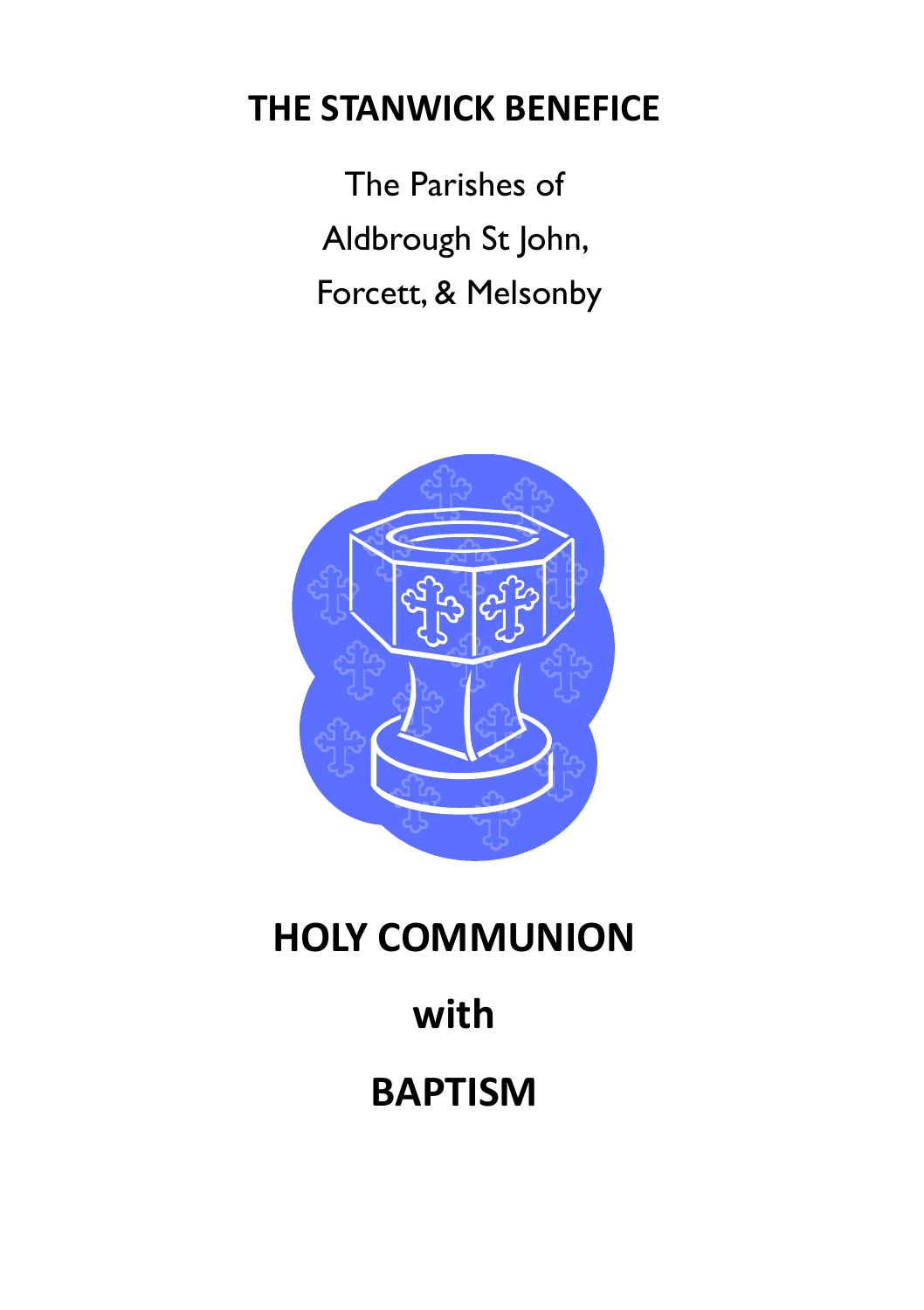## **PREPARATION**

### **The Greeting**

The grace of our Lord Jesus Christ, the love of God and the fellowship of the Holy Spirit be with you all **and also with you.**

### **Hymn**

### **Thanksgiving Prayer**

#### **Presentation of the Candidate**

*The Minister addresses the whole congregation*

Faith is the gift of God to his people. In baptism the Lord is adding to our number those whom he is calling. People of God, will you welcome *N* and uphold *him/her* in *his/her* new life in Christ? **With the help of God, we will.**

*The Minister then says to the parents and godparents:*

Parents and godparents, the Church receives *N* with joy. Today we are trusting God for *his/her* growth in faith. Will you pray for *N,* draw *him/her* by your example into the community of faith and walk with *him/her* in the way of Christ? **With the help of God, we will.**

In baptism *N* begins *his/her* journey in faith. You speak for *him/her* today. Will you care for *N,* and help *him/her* to take *his/her* place within the life and worship of Christ's Church? **With the help of God, we will.**

**The Collect** *(the special prayer for the day)*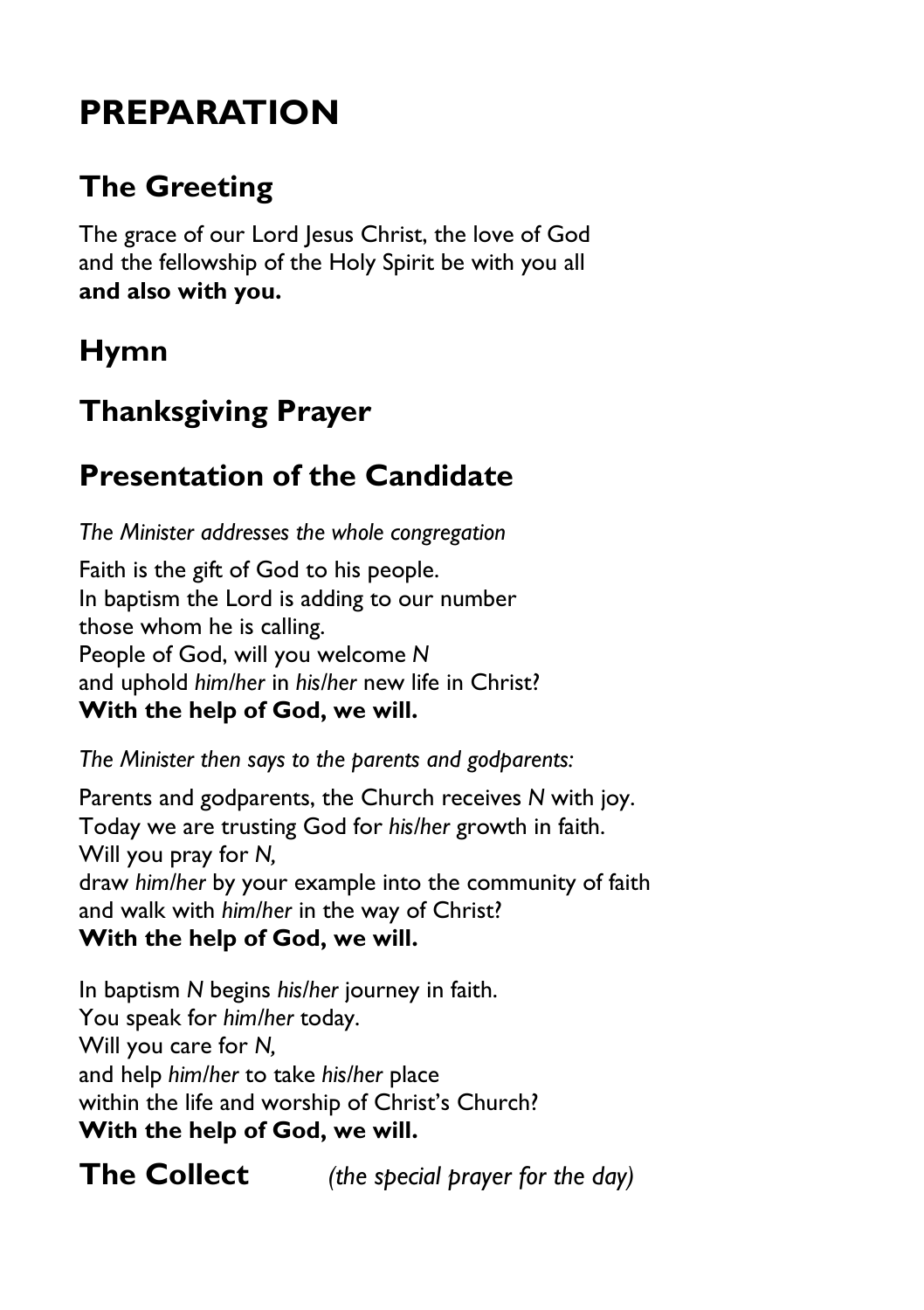# **THE LITURGY OF THE WORD**

## **First Reading**

*At the end the reader may say:*

This is the word of the Lord.

**Thanks be to God.**

## **Gospel Reading**

*When the Gospel is announced the reader says:* Hear the Gospel of our Lord Jesus Christ according to *N*

### **Glory to you, O Lord.**

*At the end* This is the Gospel of the Lord.

**Praise to you, O Christ.**

## **Address**

## **Hymn**

## **THE LITURGY OF BAPTISM**

## **The Decision**

*The Minister addresses the child through his/her parents and godparents* In baptism, God calls us out of darkness into his marvellous light. To follow Christ means dying to sin and rising to new life with him. Therefore I ask:

Do you turn to Christ?

**I turn to Christ.** Do you repent of your sins? **I repent of my sins.** Do you renounce evil?

**I renounce evil.**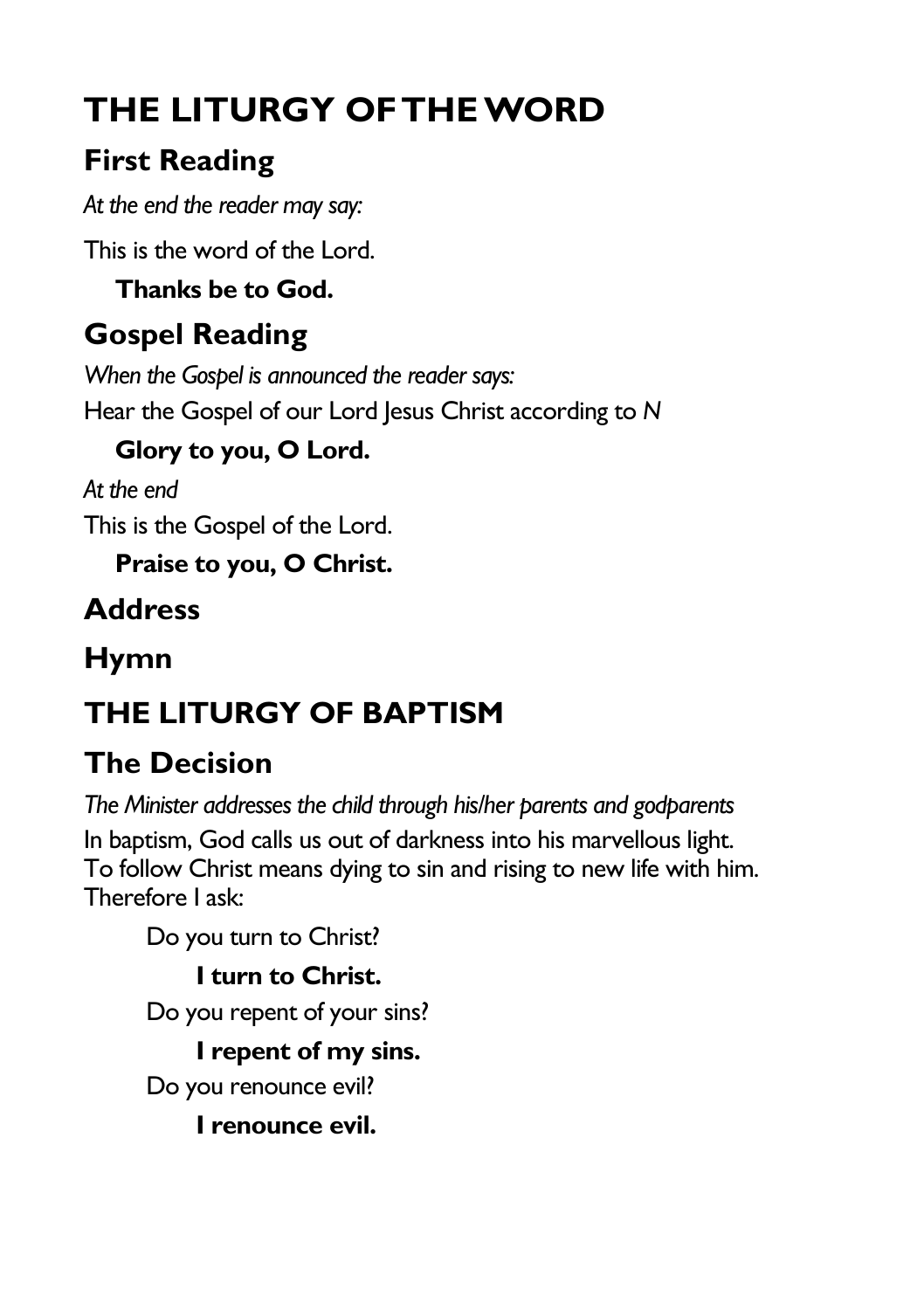### **Signing with the Cross**

*The Minister makes the sign of the cross on the child's forehead, saying:* Christ claims you for his own. Receive the sign of his cross.

*Parents and godparents may sign the child with the cross. The Minister says:*

Do not be ashamed to confess the faith of Christ crucified.

#### **Fight valiantly as a disciple of Christ against sin, the world and the devil, and remain faithful to Christ to the end of your life.**

May almighty God deliver you from the powers of darkness, restore in you the image of his glory, and lead you in the light and obedience of Christ.

#### **Amen.**

### **Prayer over the Water**

*The Minister stands before the water of baptism and says:*

Praise God who made heaven and earth,

#### **who keeps his promise for ever.**

Let us give thanks to the Lord our God.

#### **It is right to give thanks and praise.**

*The Minister prays a prayer of blessing over the water. At the end we say:*

#### **Amen.**

### **Profession of Faith**

Let us affirm with *N* our common faith in Jesus Christ.

Do you believe and trust in God the Father, source of all being and life, the one for whom we exist?

#### **I believe and trust in him**

Do you believe and trust in God the Son, who took our human nature, died for us and rose again?

#### **I believe and trust in him.**

Do you believe and trust in the Holy Spirit. who gives life to the people of God and makes Christ known in the world?

#### **I believe and trust in him.**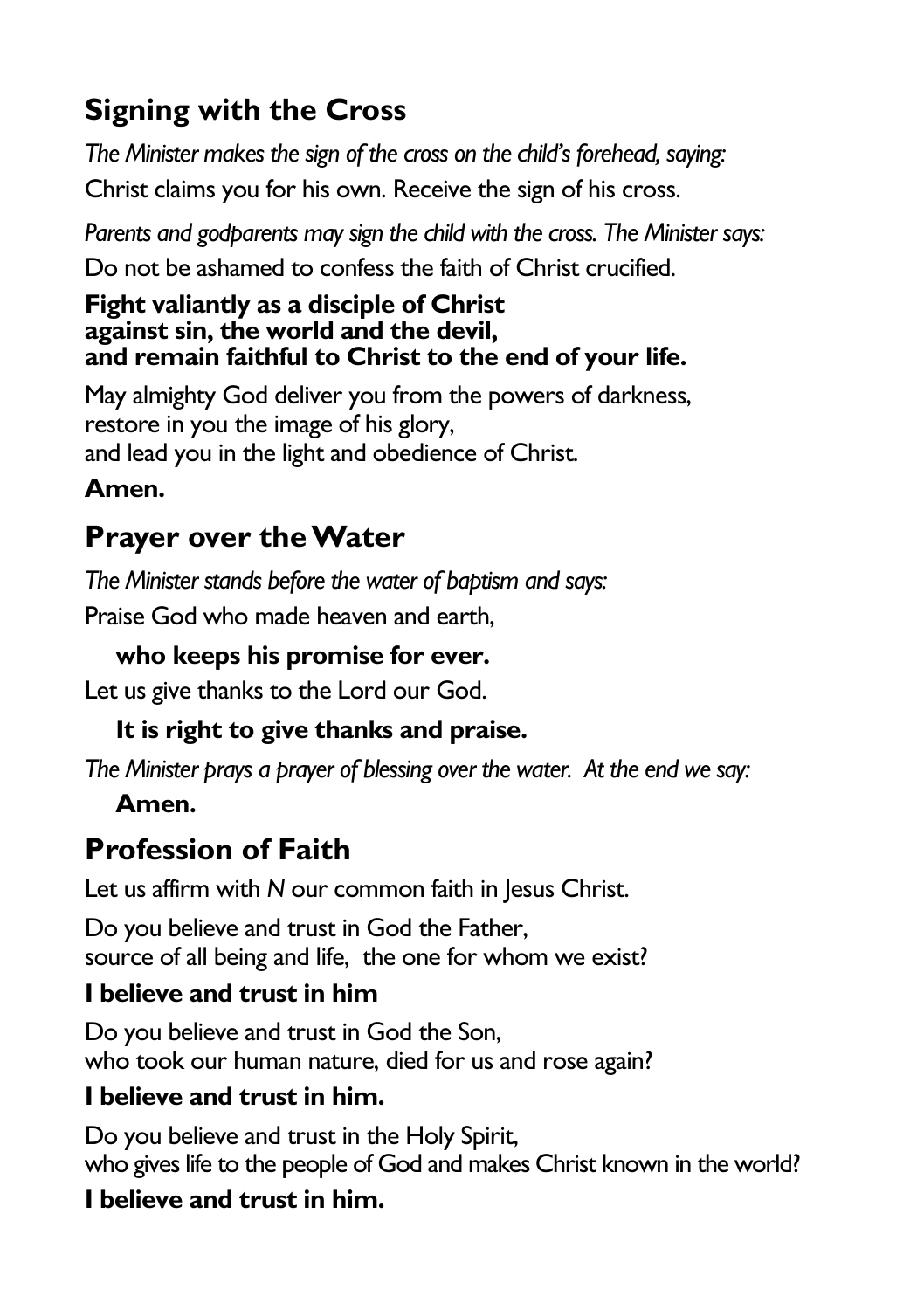This is the faith of the Church. This is our faith. We believe and trust in one God, Father, Son and Holy Spirit.

### **Baptism**

*The Minister pours water on the child saying:*

*NN*, I baptize you in the name of the Father, and of the Son, and of the Holy Spirit.

### **Amen.**

May God, who has received you by baptism into his Church, pour upon you the riches of his grace, that within the company of Christ's pilgrim people you may daily be renewed by his anointing Spirit, and come to the inheritance of the saints in glory.

### **Amen.**

## **Commission**

### **Prayers**

## **The Welcome and Peace**

There is one Lord, one faith, one baptism: *N,* by one Spirit we are all baptized into one body

#### **We welcome you into the fellowship of faith; we are children of the same heavenly Father; we welcome you.**

#### *The Minister introduces the Peace*

We are all one in Christ Jesus. We belong to him through faith, heirs of the promise of the Spirit of peace.

The peace of the Lord be always with you

#### **and also with you.**

Let us offer one another a sign of peace.

*All may exchange a sign of peace.*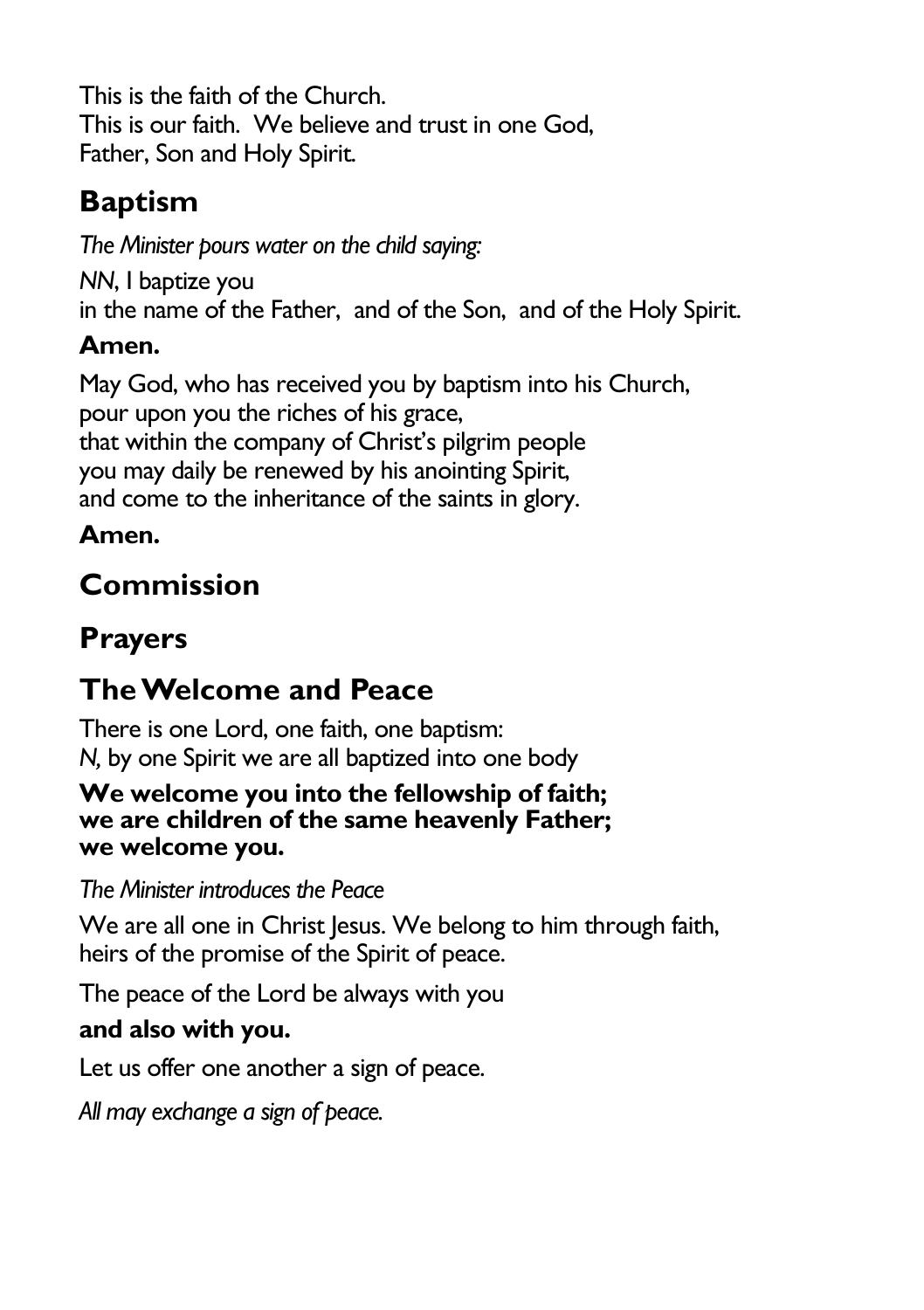## **THE LITURGY OF THE EUCHARIST**

### **Offertory Hymn**

*During this hymn the collection will be taken.* **Preparation of the Table**

*The table is prepared and bread and wine are placed upon it.*

*The Minister takes the bread and wine.*

God of mercy and compassion,

Your Word calls us home to faith and love.

accept all we offer you this day; in the name of Jesus Christ the Lord.

#### **Amen.**

### **The Eucharistic Prayer**

The Lord be with you

#### **and also with you.**

Lift up your hearts.

#### **We lift them to the Lord.**

Let us give thanks to the Lord our God.

#### **It is right to give thanks and praise.**

Lord of all life, you created the universe, where all living things reflect your glory. You give us this great and beautiful earth, to discover and to cherish.

*This or another Short Proper Preface is used:*

You give us happy times and things to celebrate. In these we taste your kingdom, a feast for all your children.

You made us all, each wonderfully different, to join with the angels and sing your praise:

**Holy, holy, holy Lord, God of power and might, Heaven and earth are full of your glory. Hosanna in the highest.**

**Blessed is he who comes in the name of the Lord. Hosanna in the highest.**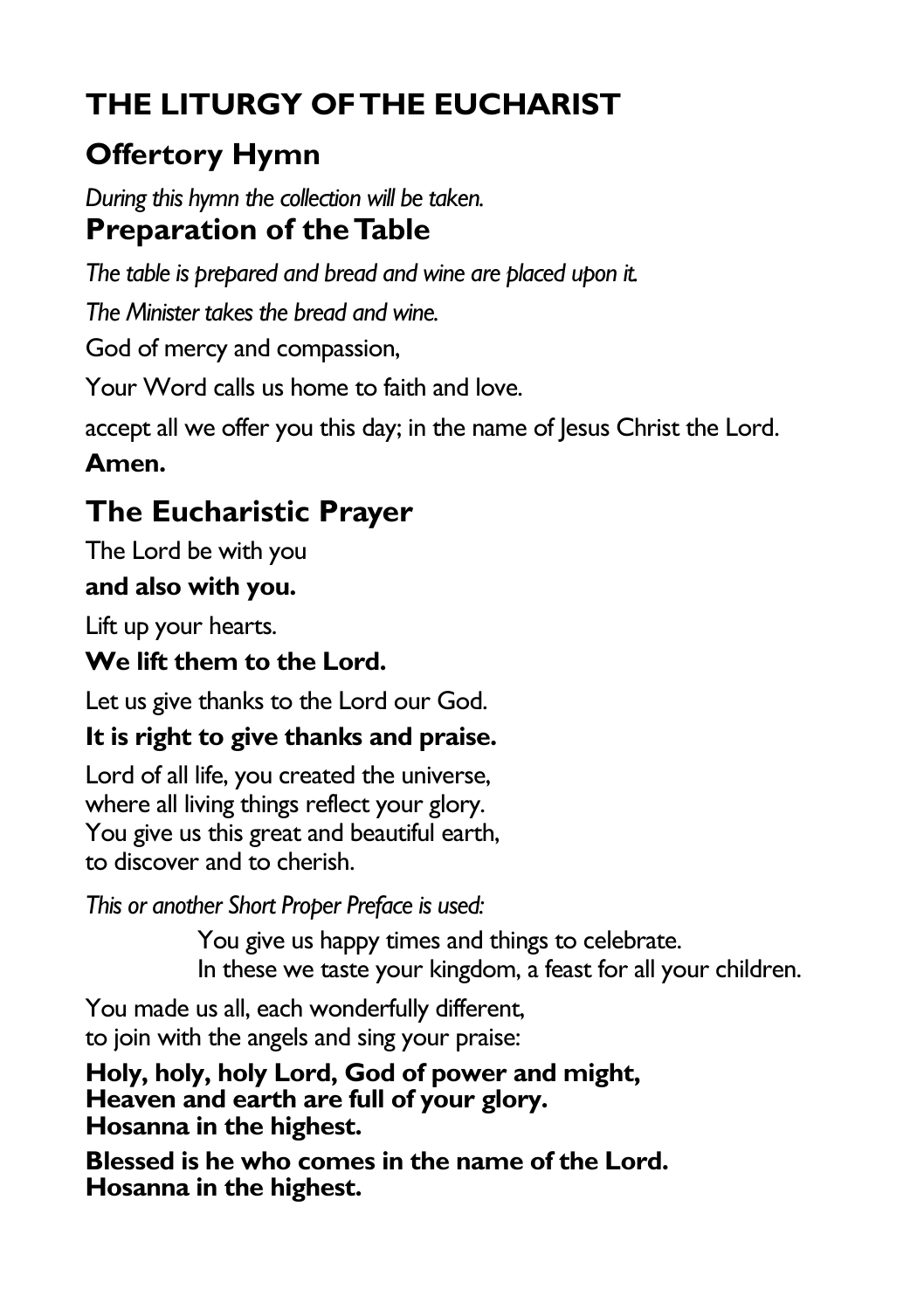We thank you, loving Father, because, when we turned away, you sent Jesus, your Son.

He gave his life for us on the cross and shows us the way to live.

Send your Holy Spirit that these gifts of bread and wine may be for us Christ's body and his blood.

On the night before he died, when darkness had fallen, Jesus took bread. He gave thanks, broke it, and shared it with his disciples, saying: 'This is my body, given for you. Do this to remember me.'

After they had eaten, he took the cup of wine,

gave thanks, and shared it with his disciples, saying:

'This is my blood, poured out for you and for many, for the forgiveness of sins.'

So Father, with this bread and this cup

we celebrate his love, his death, his risen life.

As you feed us with these gifts, send your Holy Spirit,

and change us more and more to be like Jesus our Saviour.

Help us, Father, to love one another, as we look forward to that day when suffering is ended, and all creation is gathered in your loving arms.

And now with [N and] all your saints we give you glory, through Jesus Christ, in the strength of the Spirit, today and for ever.

#### **Amen.**

### **The Lord's Prayer**

Let us pray with confidence as our Saviour has taught us

**Our Father who art in heaven, hallowed be thy name, thy kingdom come, thy will be done, in earth as it is in heaven. Give us this day our daily bread. And forgive us our trespasses as we forgive them that trespass against us. And lead us not into temptation but deliver us from evil. For thine is the kingdom, the power, and the glory for ever and ever. Amen.**

### **Breaking of the Bread**

We break this bread to share in the body of Christ.

**Though we are many, we are one body, because we all share in one bread.**